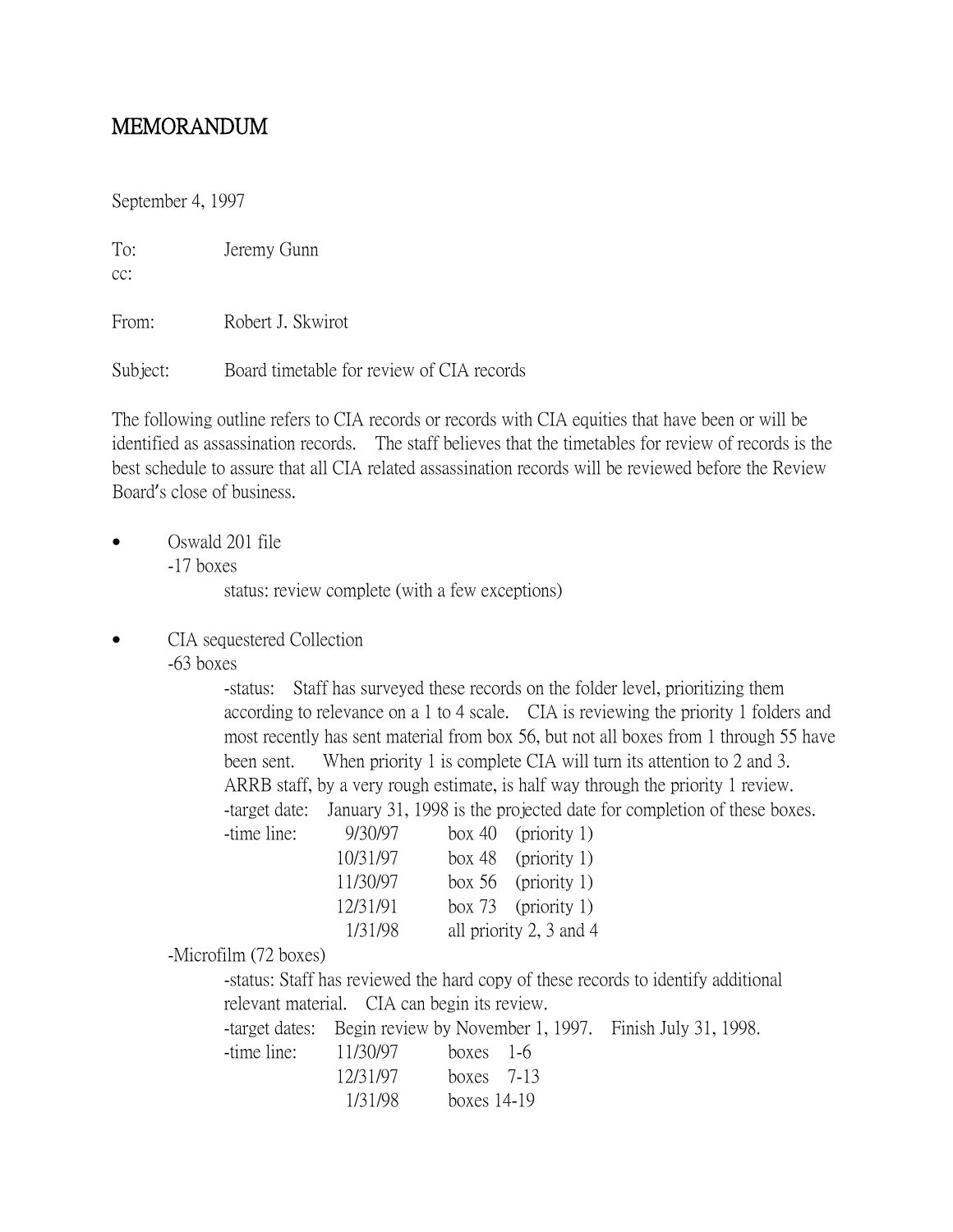| boxes $20-25$                                     |
|---------------------------------------------------|
| boxes $26-31$ & 44-45                             |
| (Boxes 32-43 contain LHO's 201 file which will be |
| treated as a special case.)                       |
| boxes $46-51$                                     |
| boxes $52-62$                                     |
| boxes $63-72$                                     |
|                                                   |

-strategy: RIFs (IDEN aids) need to be attached these records. Review Board staff has no objection to the records being identified entirely on the folder level provided that all records in the folder are open if full. If there are records in which the CIA is requesting redactions, those records must be identified individually. The remainder of open in full records may still be identified with one RIF (IDEN aid) as being the contents of the same folder. We request that CIA begin to attach RIFs (IDEN aids) to these records immediately so that review can proceed on schedule.

## -Microfilm copy of 201

-issue: The last count taken of the microfilm copy yielded more pages than are in the OSW files.

-status: Staff will have completed a preliminary review before the September 1997 meeting.

-strategy: If no new records are found in the preliminary review, the Review Board staff proposes that the file not be reviewed on a document by document basis. Staff will continue to spot check for records. CIA will be required to send these records to National Archives. The entire microfilm copy of the Oswald 201 file will be Open in Full in 2017.

-HSCA staff notes (63 boxes)

-status: Review is one-half to two-thirds complete.

-target dates: Complete Congressional records to be reviewed by March 31, 1998 -strategy: continue current review. Project completion in two months.

"Working Files" (Russ Holmes, etc.)

-status: only a general survey has been completed.

-target dates: Work to commence October 1, 1997. Completion projected for March 31, 1998.

-strategy: Though not work tasked by the agency, the Russ Holmes file is the product of a CIA employee, and it is the best organized collection of records held by the agency. Its value as a reference tool is greatest as a collection. Therefore, though the file contains many duplicates of records found in the JFK collection, the Review Board staff recommends that it be reviewed in its entirety. As with the microfilm from the Sequestered Collection, Review Board staff has no objection to the records being identified entirely on the folder level provided that all records in the folder are open if full. If there are records in which the CIA is requesting redactions, those